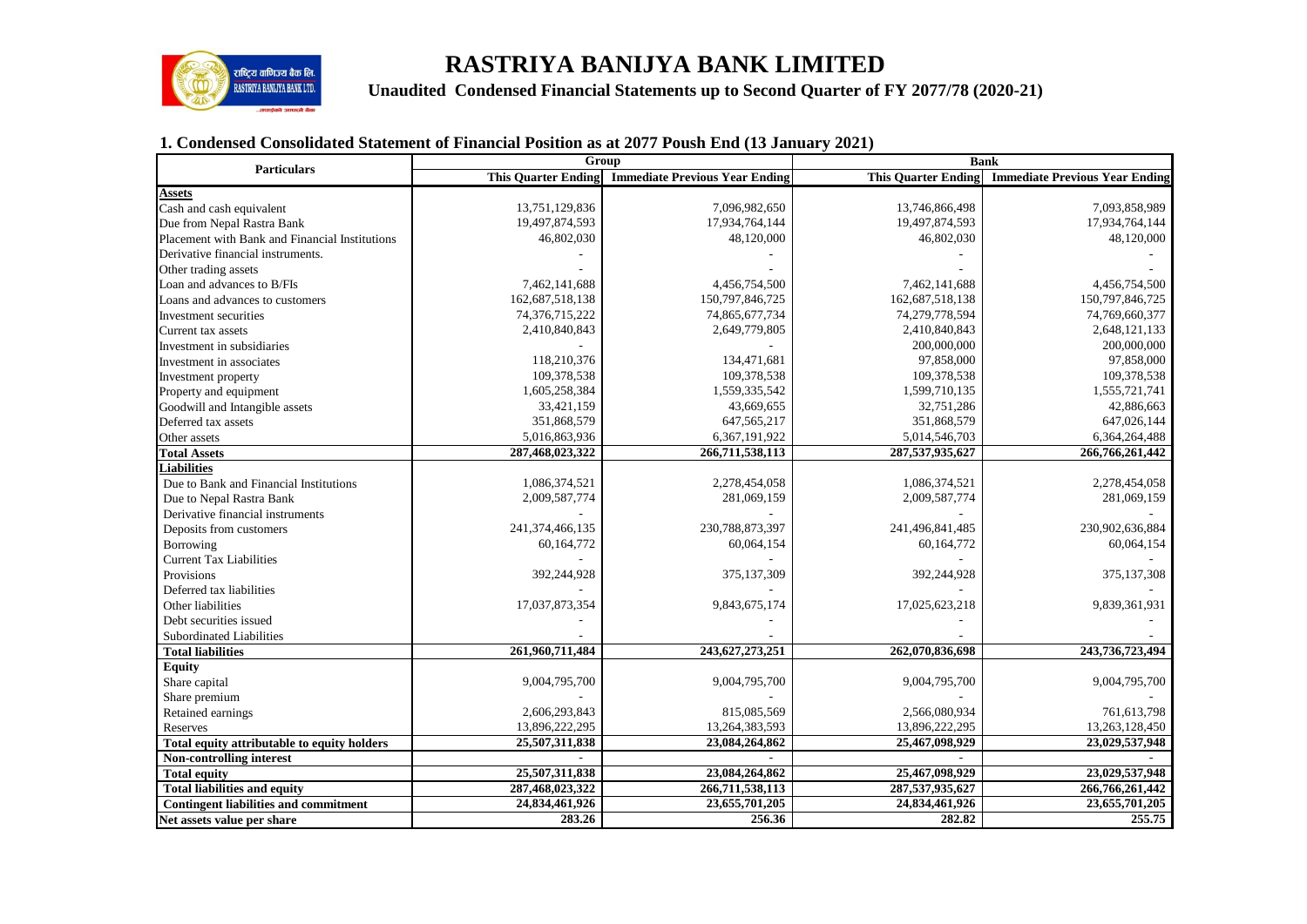|                                                                                   | Congensea Consongated Statement of Front of Loss for the Second Quarter enged on 2011 Foush Life (19 January 2021)<br><b>Group</b> |                                  |                      |                                  | <b>Bank</b>         |                                  |                      |                                  |
|-----------------------------------------------------------------------------------|------------------------------------------------------------------------------------------------------------------------------------|----------------------------------|----------------------|----------------------------------|---------------------|----------------------------------|----------------------|----------------------------------|
|                                                                                   | <b>Current Year</b>                                                                                                                |                                  | <b>Previous Year</b> |                                  | <b>Current Year</b> |                                  | <b>Previous Year</b> |                                  |
| <b>Particulars</b>                                                                | <b>This Quarter</b>                                                                                                                | <b>Upto this</b><br>Quarter(YTD) | <b>This Quarter</b>  | <b>Upto this</b><br>Quarter(YTD) | <b>This Quarter</b> | <b>Upto this</b><br>Quarter(YTD) | <b>This Quarter</b>  | <b>Upto this</b><br>Quarter(YTD) |
| Interest income                                                                   | 3,830,256,150                                                                                                                      | 7,888,961,748                    | 4,680,011,397        | 8,728,155,427                    | 3,830,256,150       | 7,887,510,906                    | 4,679,042,020        | 8,726,427,384                    |
| Interest expense                                                                  | 1,798,004,661                                                                                                                      | 3,975,096,477                    | 1,883,685,061        | 3,660,516,896                    | 1,798,004,661       | 3,977,248,030                    | 1,886,306,873        | 3,665,801,311                    |
| Net interest income                                                               | 2,032,251,488                                                                                                                      | 3,913,865,270                    | 2,796,326,336        | 5,067,638,532                    | 2,032,251,488       | 3,910,262,875                    | 2,792,735,147        | 5,060,626,074                    |
| Fees and commission income                                                        | 268,561,418                                                                                                                        | 584,236,434                      | 32,649,303           | 359,990,546                      | 268,561,418         | 584,236,434                      | 32,328,328           | 358,756,901                      |
| Fees and commission expense                                                       | 24,675,982                                                                                                                         | 68,688,040                       | 35,797,726           | 69,788,531                       | 24,675,982          | 68,688,040                       | 35,797,726           | 69,788,531                       |
| Net fee and commission income                                                     | 243,885,436                                                                                                                        | 515,548,394                      | (3, 148, 424)        | 290,202,015                      | 243,885,436         | 515,548,394                      | (3,469,399)          | 288,968,370                      |
| Net interest, fee and commission income                                           | 2,276,136,924                                                                                                                      | 4,429,413,664                    | 2,793,177,912        | 5,357,840,546                    | 2,276,136,924       | 4,425,811,269                    | 2,789,265,748        | 5,349,594,443                    |
| Net trading income                                                                | 32,075,993                                                                                                                         | 40,555,999                       | 18,061,148           | 33,832,060                       | 32,075,993          | 40,555,999                       | 18,061,148           | 33,832,060                       |
| Other operating income                                                            | 73,245,066                                                                                                                         | 189,510,344                      | 316,050,138          | 379,743,373                      | 73,245,066          | 186,092,890                      | 313,238,665          | 377,261,900                      |
| <b>Total operating income</b>                                                     | 2,381,457,983                                                                                                                      | 4,659,480,007                    | 3,127,289,198        | 5,771,415,980                    | 2,381,457,983       | 4,652,460,158                    | 3,120,565,561        | 5,760,688,404                    |
| Impairment charge/(reversal) for loans and other<br>osses                         | 204,029,680                                                                                                                        | 146,016,858                      | 360,539,914          | 201,308,782                      | 204,029,680         | 146,016,858                      | 360,539,914          | 201,308,782                      |
| Net operating income                                                              | 2,177,428,303                                                                                                                      | 4,513,463,149                    | 2,766,749,283        | 5,570,107,197                    | 2,177,428,303       | 4,506,443,300                    | 2,760,025,646        | 5,559,379,621                    |
| <b>Operating expense</b>                                                          |                                                                                                                                    |                                  |                      |                                  |                     |                                  |                      |                                  |
| Personnel expenses                                                                | 604,821,111                                                                                                                        | 1,371,698,587                    | 943,432,859          | 1,793,344,050                    | 604,821,111         | 1,369,324,376                    | 941,613,495          | 1,789,750,465                    |
| Other operating expense                                                           | 273,438,534                                                                                                                        | 614,764,527                      | 295,914,097          | 588,875,056                      | 273,438,534         | 612,553,244                      | 291,343,579          | 583,272,140                      |
| Depreciation & Amortization                                                       | 58,967,038                                                                                                                         | 108,970,038                      | 70,093,512           | 120,945,235                      | 58,967,038          | 108,970,038                      | 70,093,512           | 120,945,235                      |
| <b>Operating Profit</b>                                                           | 1,240,201,620                                                                                                                      | 2,418,029,997                    | 1,457,308,815        | 3,066,942,858                    | 1,240,201,620       | 2,415,595,642                    | 1,456,975,061        | 3,065,411,783                    |
| Non operating income                                                              | 73,933,966                                                                                                                         | 83,176,142                       | 91,885,243           | 90,991,596                       | 73,933,966          | 83,176,142                       | 88,660,968           | 90,991,596                       |
| Non operating expense                                                             | 598,988                                                                                                                            | 598,988                          |                      |                                  | 598,988             | 598,988                          |                      |                                  |
| Share of profit of associates                                                     |                                                                                                                                    |                                  |                      |                                  |                     |                                  |                      |                                  |
| Profit before income tax                                                          | 1,313,536,599                                                                                                                      | 2,500,607,152                    | 1,549,194,058        | 3,157,934,453                    | 1,313,536,599       | 2,498,172,797                    | 1,545,636,029        | 3,156,403,378                    |
| Income tax expense                                                                | 393,921,942                                                                                                                        | 749,312,802                      | 463,690,808          | 946,921,013                      | 393,921,942         | 749,312,802                      | 463,690,808          | 946,921,013                      |
| <b>Current Tax</b>                                                                | 393,921,942                                                                                                                        | 749,312,802                      | 463,690,808          | 946,921,013                      | 393,921,942         | 749,312,802                      | 463,690,808          | 946,921,013                      |
| Deferred Tax                                                                      |                                                                                                                                    |                                  |                      |                                  |                     |                                  |                      |                                  |
| Profit for the period                                                             | 919,614,657                                                                                                                        | 1,751,294,350                    | 1,085,503,250        | 2,211,013,440                    | 919,614,657         | 1,748,859,995                    | 1,081,945,221        | 2,209,482,365                    |
| <b>Condensed Consolidated Statement of Comprehensive Income</b>                   |                                                                                                                                    |                                  |                      |                                  |                     |                                  |                      |                                  |
| Profit/Loss for the period                                                        | 919,614,657                                                                                                                        | 1,751,294,350                    | 1,085,503,250        | 2,211,013,440                    | 919,614,657         | 1,748,859,995                    | 1,081,945,221        | 2,209,482,365                    |
| Other Comprehensive Income                                                        | 688,700,986                                                                                                                        | 688,700,986                      | 179,286,663          | 179,286,663                      | 688,700,986         | 688,700,986                      | 179,286,663          | 179,286,663                      |
| <b>Total Comprehensive Income</b>                                                 | 1,608,315,642                                                                                                                      | 2,439,995,335                    | 1,264,789,913        | 2,390,300,103                    | 1,608,315,642       | 2,437,560,980                    | 1,261,231,884        | 2,388,769,028                    |
| Basic earnings per share                                                          |                                                                                                                                    | 38.90<br>38.90                   |                      | 49.11<br>49.11                   |                     | 38.84<br>38.84                   |                      | 49.07<br>49.07                   |
| Diluted earnings per share                                                        |                                                                                                                                    |                                  |                      |                                  |                     |                                  |                      |                                  |
| Profit attributable to:<br>Equity holders of the Bank<br>Non-controlling interest | 1,608,315,642                                                                                                                      | 2,439,995,335                    | 1,264,789,913        | 2,390,300,103                    | 1,608,315,642       | 2,437,560,980                    | 1,261,231,884        | 2,388,769,028                    |
| <b>Total</b>                                                                      | 1,608,315,642                                                                                                                      | 2,439,995,335                    | 1,264,789,913        | 2,390,300,103                    | 1,608,315,642       | 2,437,560,980                    | 1,261,231,884        | 2,388,769,028                    |

**2. Condensed Consolidated Statement of Profit or Loss for the Second Quarter ended on 2077 Poush End (13 January 2021)**

 **-**